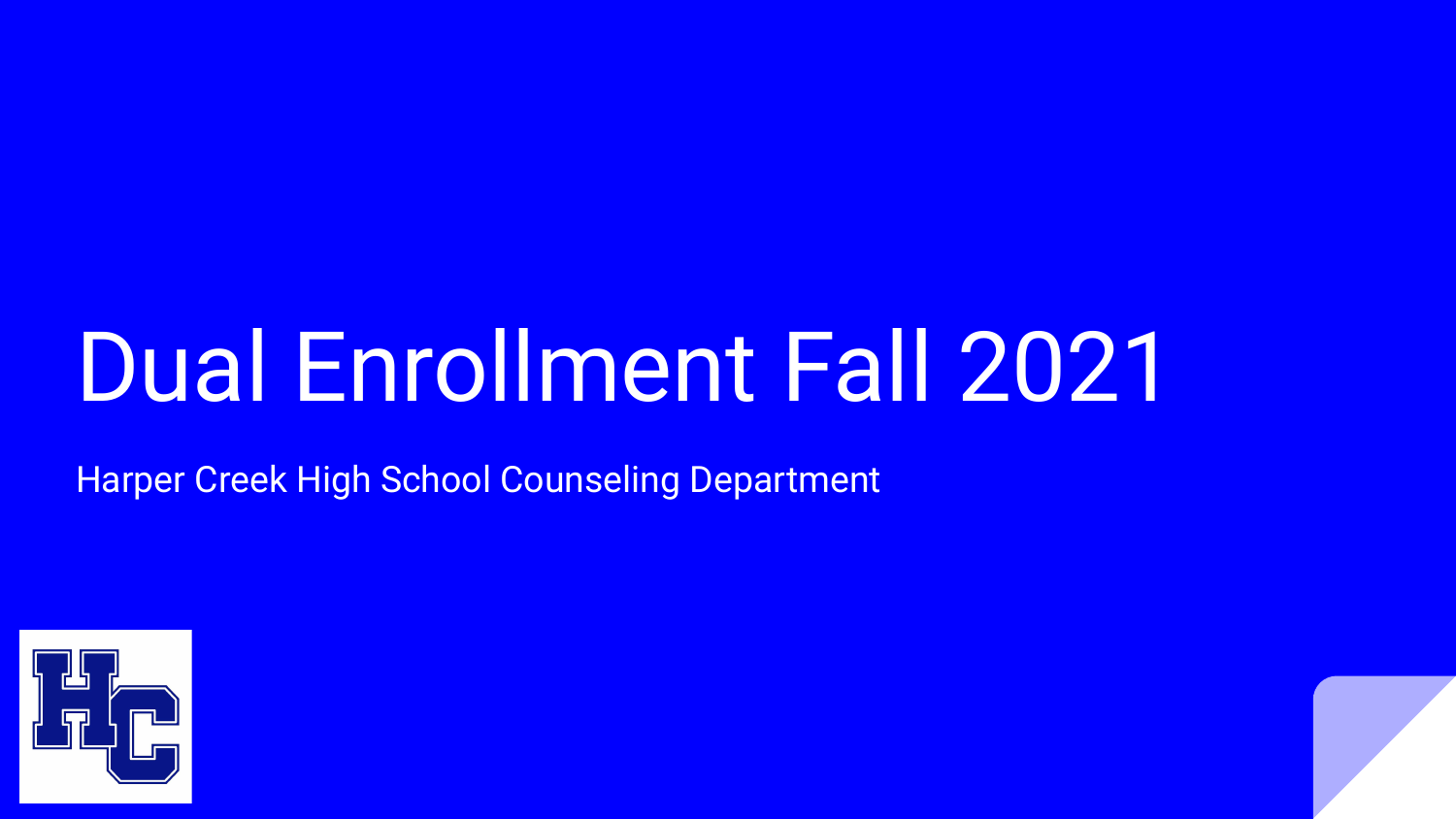# **Introduction**

Students are allowed to dual enroll as part of their schedule at Harper Creek High School. We have a partnership with Kellogg Community College (KCC) that helps students challenge themselves and experience college before they graduate.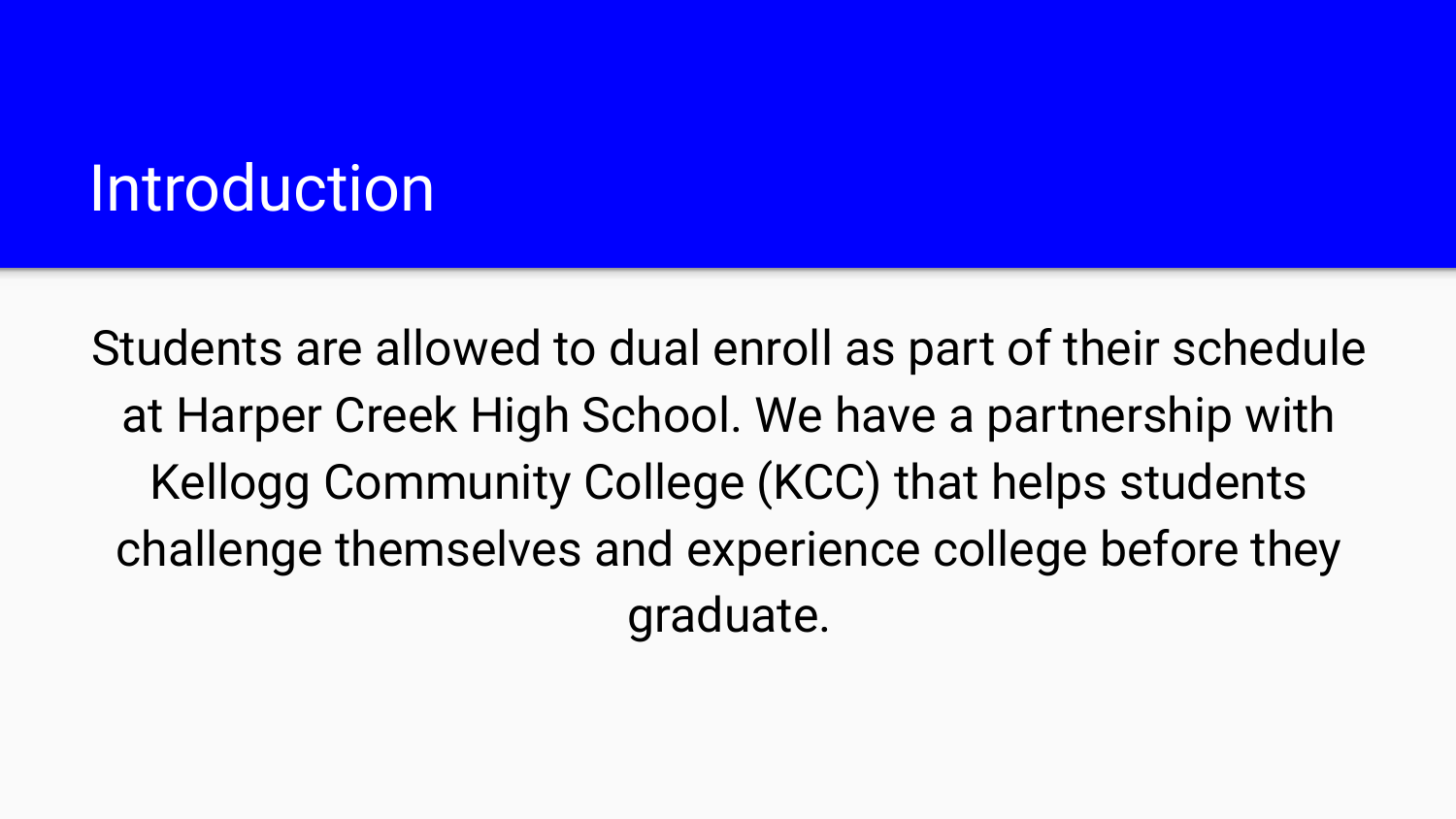### **Expectations**

- The student is ready for a college experience.
	- What this means
		- The student is self-motivated
		- The student is willing to ask for help
		- The student will be able to communicate with their college professor (i.e. missing class for school testing, school field trips, sick)
		- The student will check in with their School Counselor
- Student has their own transportation to KCC/RMTC
- Student is on track for graduation
- Student does not have a history of truancy (more than 10 days of absences)
- Student will attend all state and district assessments during scheduled times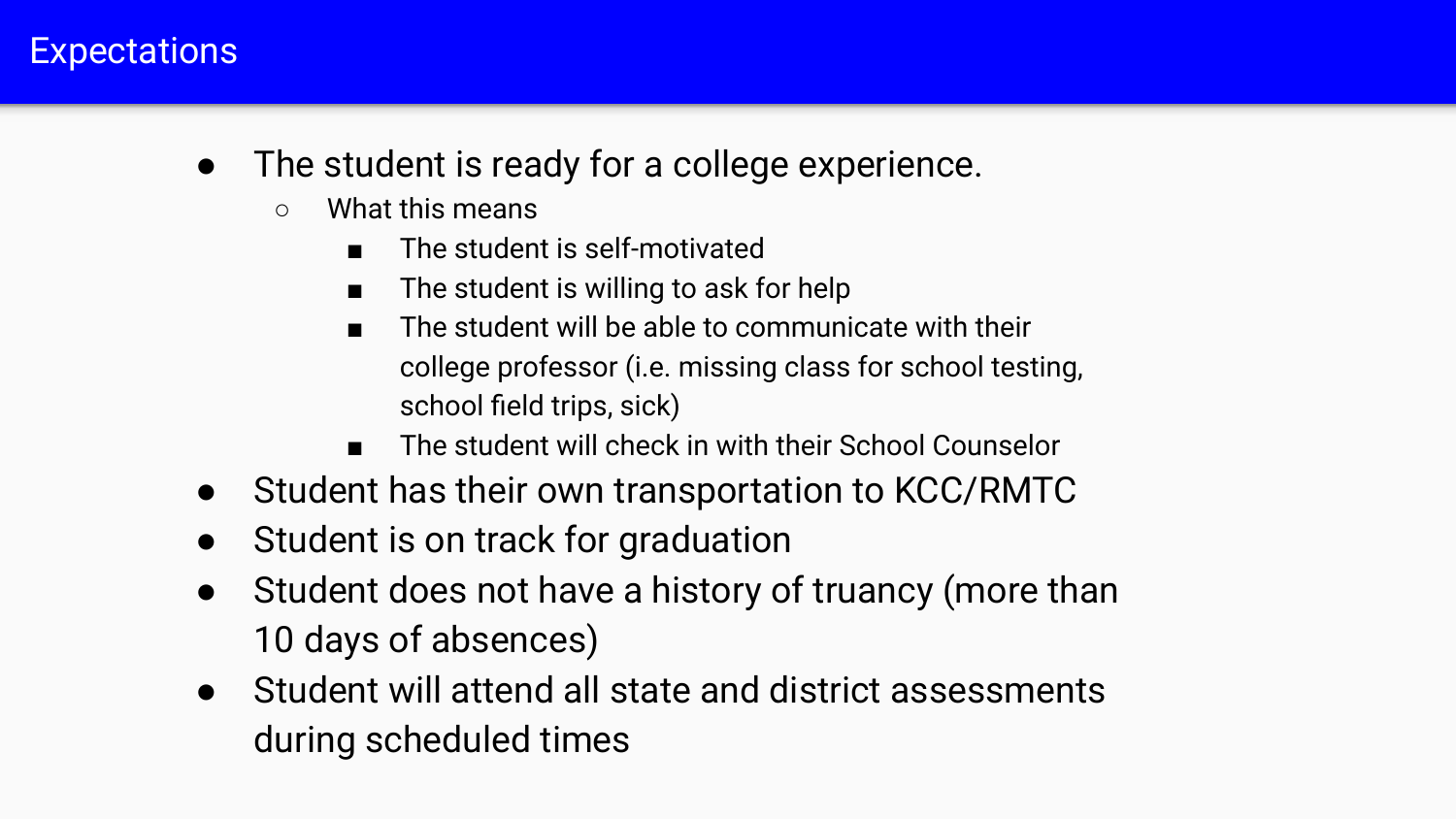# What class can I take?

- School Counselors look at PSAT/SAT scores
	- The most current are from the October 2019 testing
	- We look at subscores in the Writing, Critical Reading and Mathematics
- Students CAN NOT take classes in
	- Physical education
	- Theology, divinity or religious education
	- Hobby and recreational courses
- KCC courses cannot replace any courses required or offered by the district

|           | <b>PSAT/SAT®</b>                    |  |
|-----------|-------------------------------------|--|
|           | <b>WRITING</b>                      |  |
| Score     | <b>Placement Level</b>              |  |
| $10 - 21$ | TSEN <sub>65</sub>                  |  |
| $22 - 25$ | TSEN <sub>95</sub>                  |  |
| $26 - 40$ | <b>ENGL 151</b>                     |  |
| $33+$     | <b>ENGL 151H</b>                    |  |
|           | <b>CRITICAL READING</b>             |  |
| Score     | <b>Placement Level</b>              |  |
| $0 - 24$  | <b>TSRF 55</b>                      |  |
| $25+$     | College Level Coursework            |  |
|           | <b>MATHEMATICS</b>                  |  |
| Score     | <b>Placement Level</b>              |  |
| $0 - 18$  | TSMA <sub>25</sub>                  |  |
| $19 - 22$ | TSMA 45                             |  |
| $23 - 24$ | MATH 102 or 105                     |  |
| $25 - 27$ | MATH 111, 112, 118, 119, 125 or 130 |  |
| $28 - 29$ | <b>MATH 132</b>                     |  |
| $30 - 31$ | <b>MATH 140</b>                     |  |
| $31+$     | <b>MATH 141</b>                     |  |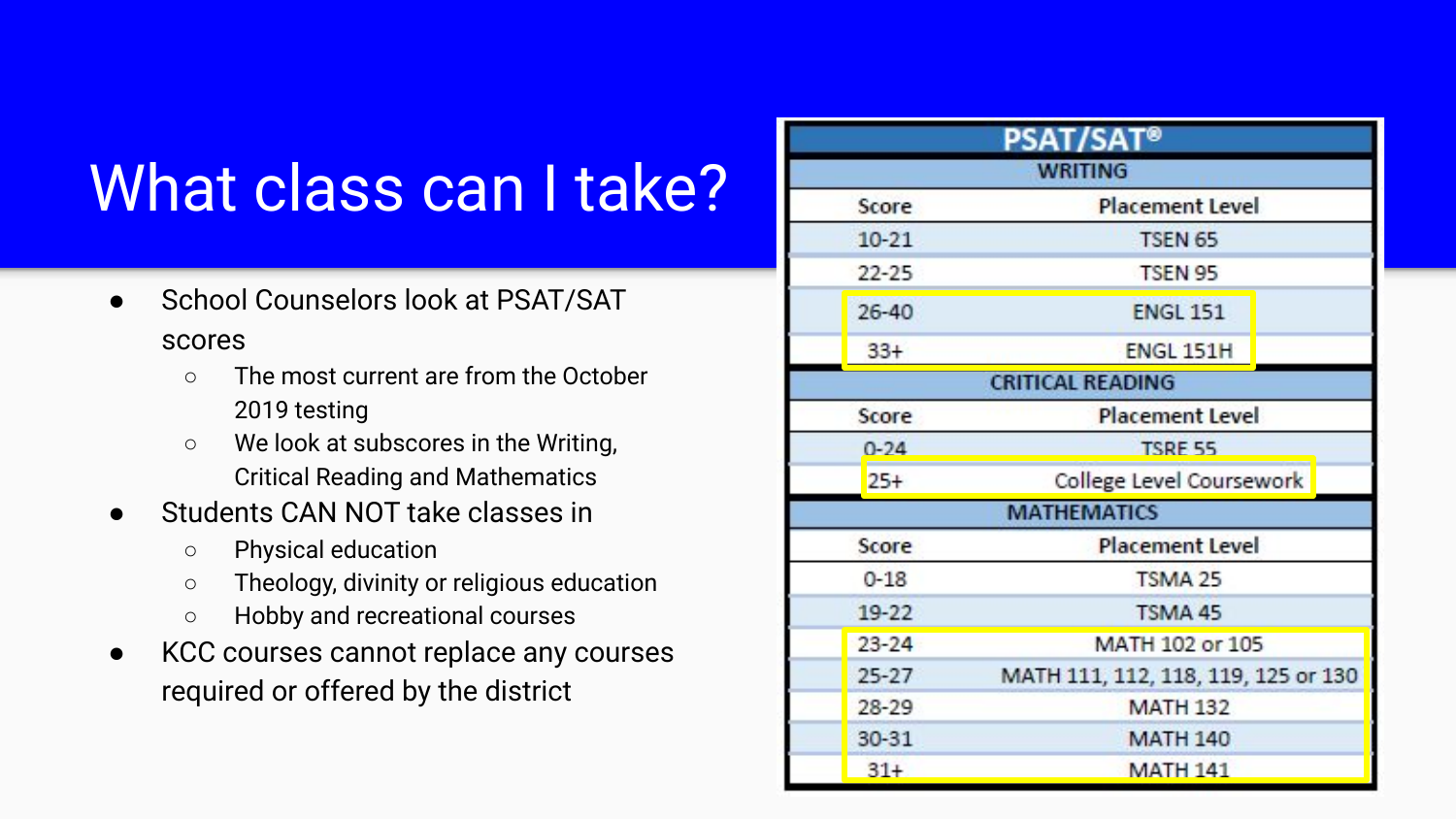### What classes can I take?

- The HCHS schedule takes priority over dual enrolled courses.
- Should a dual-enrolled course conflict with a HCHS schedule, it is the student's responsibility to adjust their dual-enrolled courses.
- This may mean finding a new section, finding a new class altogether or not dual enrolling at all.
- It helps to know what you want to do after high school and possibly where you want to

go

○ Completing the [Xello](https://docs.google.com/document/d/1ULOWEo-XMGllPw-s3k4zE7xaH6RmcJi6sNMWluXsc-4/edit?usp=sharing) Matchmaker quiz will be helpful

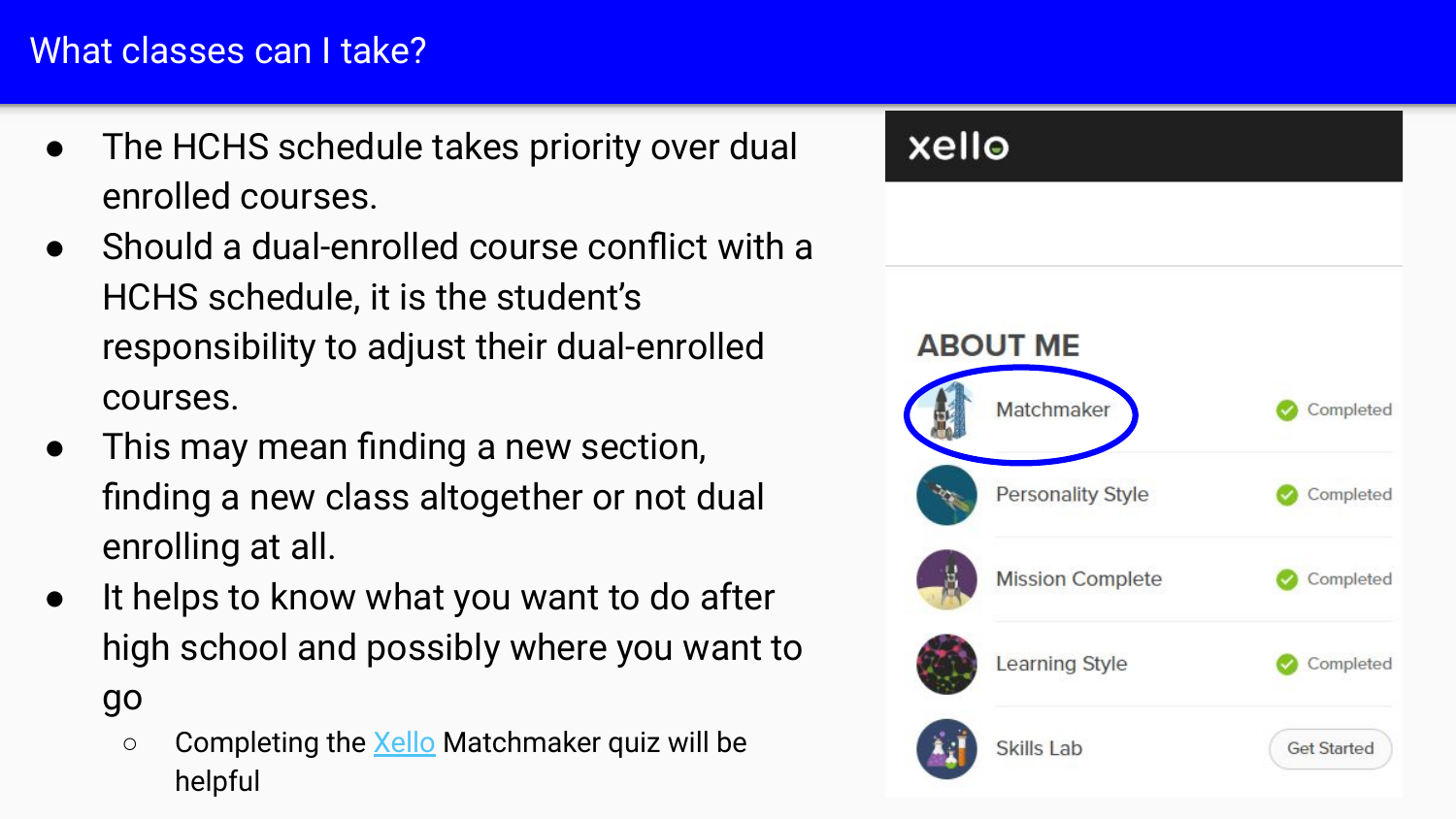## What classes can I take?

# **● Popular class options**

- Freshman Composition
- Foundation of Interpersonal Communication
- Introduction to Philosophy
- Introduction to Psychology
	- (Students took Psychology at HCHS first)
- Introduction to Sociology
	- (Students took Sociology at HCHS first)
- Introduction to Ethics
- College Algebra
- Introduction to Business
	- (Gen Business @ HCHS)

# **● RMTC**

- HVAC
- Welding
- Electricity & Electronics
	- Other RMTC Options
		- Machining **Technology**
		- Pipefitting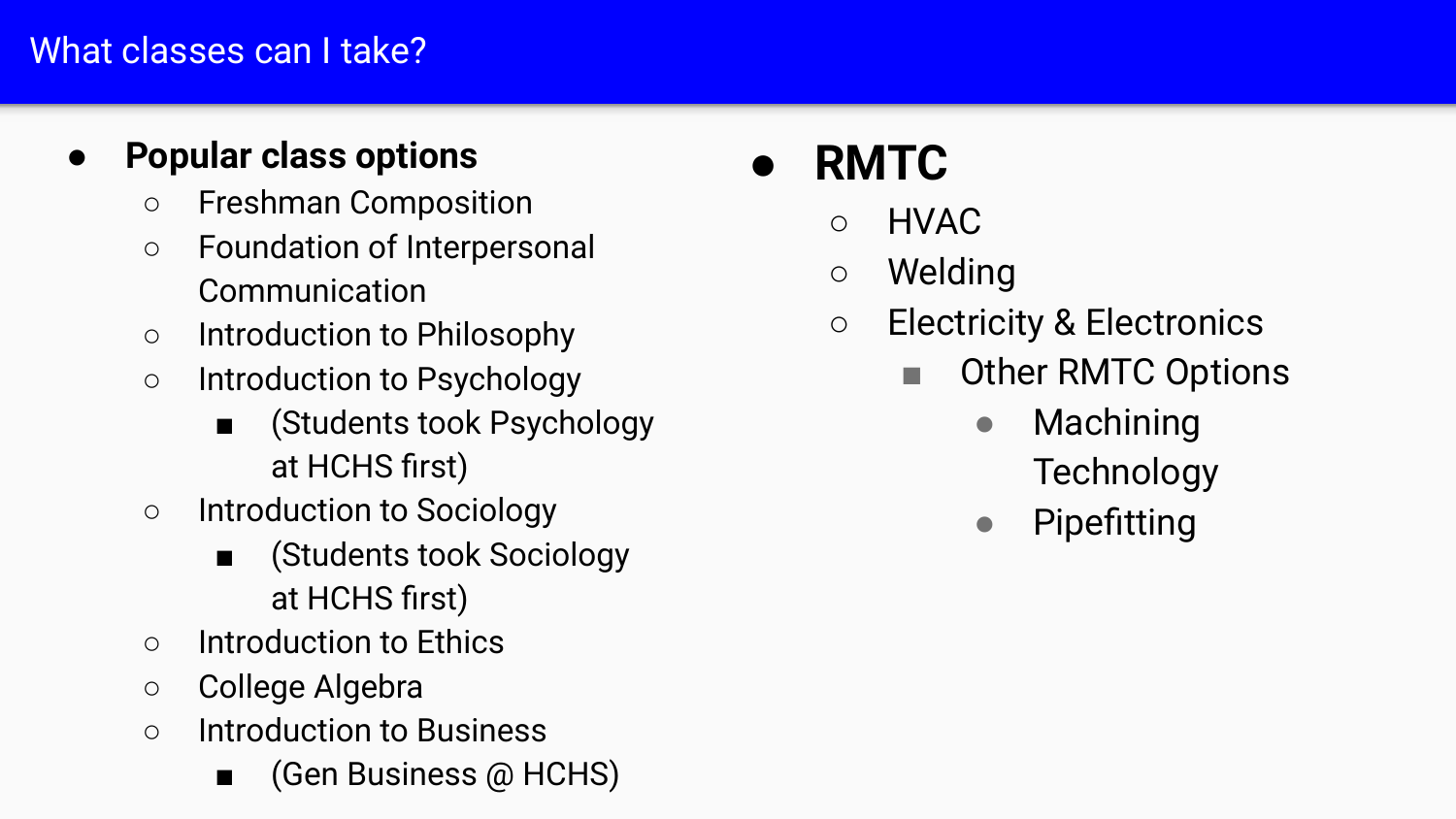### How do I enroll as a Dual Enrollment student?

- 1) Schedule to be Out of School College in PowerSchool
	- a) Most of you have already done this
- 2) Check with your School Counselor for your PSAT/SAT scores to get an idea of which classes you can take
- 3) Apply to KCC as a High School-Dual Enrollment student
	- a) Steps to do this are further in this presentation
- 4) Submit your HCHS Dual Enrollment Agreement Fall 2021
	- a) DE Agreements can be obtained at the Counseling Office or by emailing your counselor
	- b) Read and sign agreement with a parent, then submit to your School Counselor by **May 21, 2021**
- 5) Get K-ID to login to Bruins Portal
- 6) Check out classes on KCC's website to see which ones you want to register for
- 7) Tell your School Counselor which class(es) you want to register for
	- a) Email, call, text… anything! Please let us know!
- 8) Register for the class on **June 7th, 2021**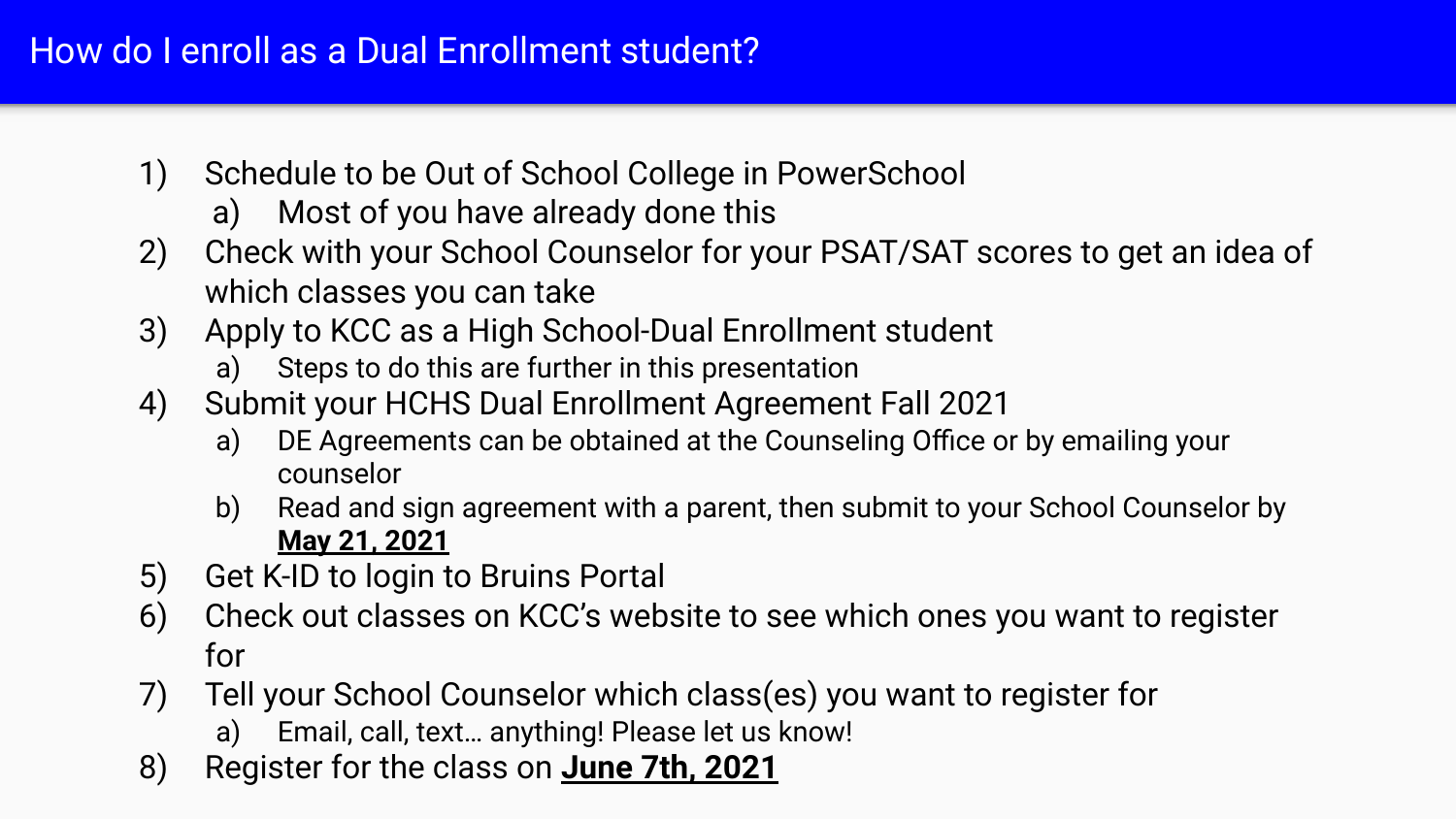# RMTC

- Make sure that your School Counselor knows that you want to participate in this Dual Enrollment program
- Go to KCC (when it opens) to talk to the teachers and bring back paperwork
- Your School Counselor will send over our paperwork for the modules you will be taking in the Fall semester
	- 6 credits/semester
	- You MUST complete the modules in the semester or you will be removed from RMTC for the Spring
- You need a K-ID like other Dual Enrollment students to register for the modules

#### **KELLOGG COMMUNITY COLLEGE INDUSTRIAL ELECTRICITY AND ELECTRONICS**

**SPRING 2020** 

All costs are subject to change without notice. Please call 269-965-4137 to verify.

|   | <b>Module Subject</b><br><b>Code and Number</b> | Module Title                                                                                                                                            | Credit | Contact<br><b>Hours</b> | <b>Lab Fees</b> | <b>Tultion</b> | <b>Total Cos</b> |
|---|-------------------------------------------------|---------------------------------------------------------------------------------------------------------------------------------------------------------|--------|-------------------------|-----------------|----------------|------------------|
| п | <b>INEL C910</b>                                | ELECTRIC ELECTRONICS ORIENTAT                                                                                                                           |        | $\overline{2}$          | 0.00            | 0.00           | 0.00             |
|   |                                                 | The orientation must be completed at the RMTC in Battle Creek prior to registration.<br>Please call 269.965.4137 to verify available orientation times. |        |                         |                 |                |                  |
|   | <b>UNIT 05</b>                                  | <b>ELECTRICAL SAFETY</b>                                                                                                                                |        |                         |                 |                |                  |
| п | <b>INEL 05010</b>                               | <b>ELECTRICAL SAFETY</b>                                                                                                                                | 0.17   | 4                       | 3.00            | 40.80          | 43.80            |
|   |                                                 | <b>UNIT TOTAL</b>                                                                                                                                       | 0.17   | 4                       | 3.00            | 40.80          | 43.80            |
|   | <b>UNIT 10</b>                                  | <b>MATHEMATICS FOR ELECTRICIANS</b>                                                                                                                     |        |                         |                 |                |                  |
| П | <b>INEL</b><br>10010                            | <b>ELECTRICAL MATH 1</b>                                                                                                                                | 0.08   | $\overline{2}$          | 13.00           | 19.20          | 32.20            |
|   | <b>INEL</b><br>10020                            | <b>ELECTRICAL MATH 2</b>                                                                                                                                | 0.25   | 6                       | 3.00            | 60.00          | 63.00            |
| П | <b>INEL</b><br>10030                            | <b>ELECTRICAL MATH 3</b>                                                                                                                                | 0.25   | 6                       | 3.00            | 60.00          | 63.00            |
|   |                                                 | <b>UNIT TOTAL</b>                                                                                                                                       | 0.58   | 14                      | 19.00           | 139.20         | 158.20           |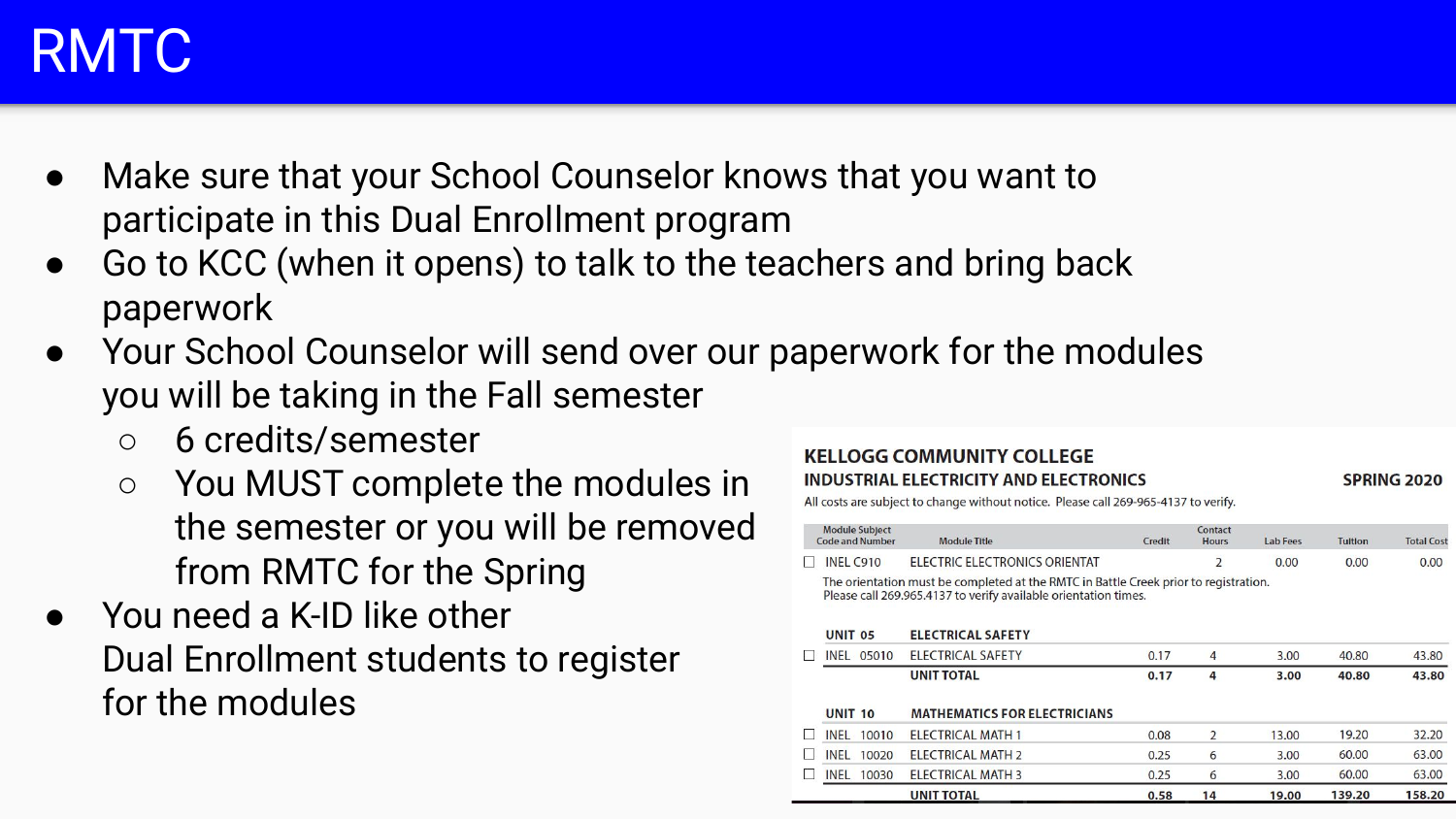# K-ID

- Now that you have submitted your application you will wait to hear from KCC
- They will mail you a letter with your K-ID
	- This will let you login and register for classes
- When you get your letter follow the directions and activate your K-ID and add a password to your account.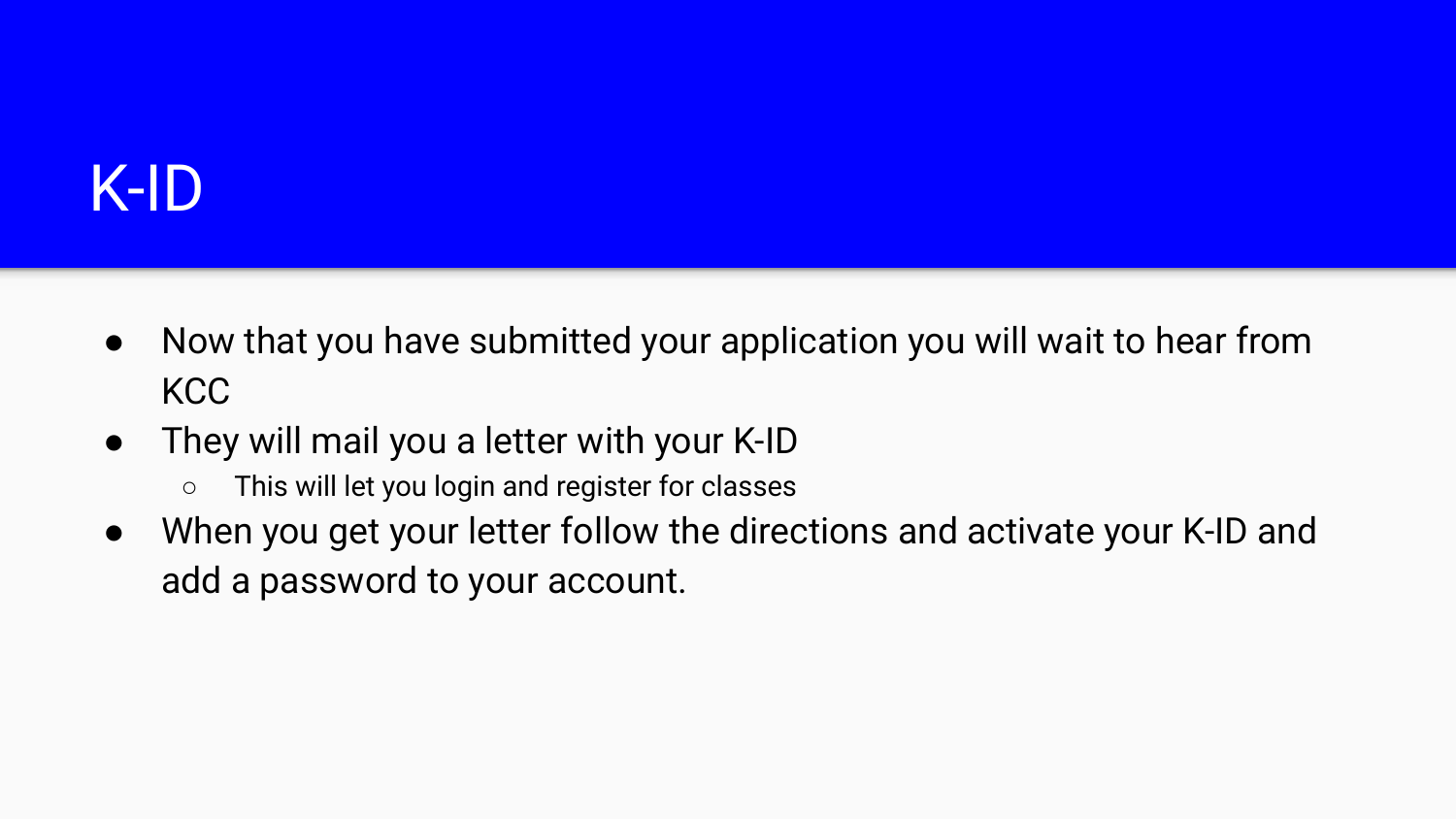# Checking out classes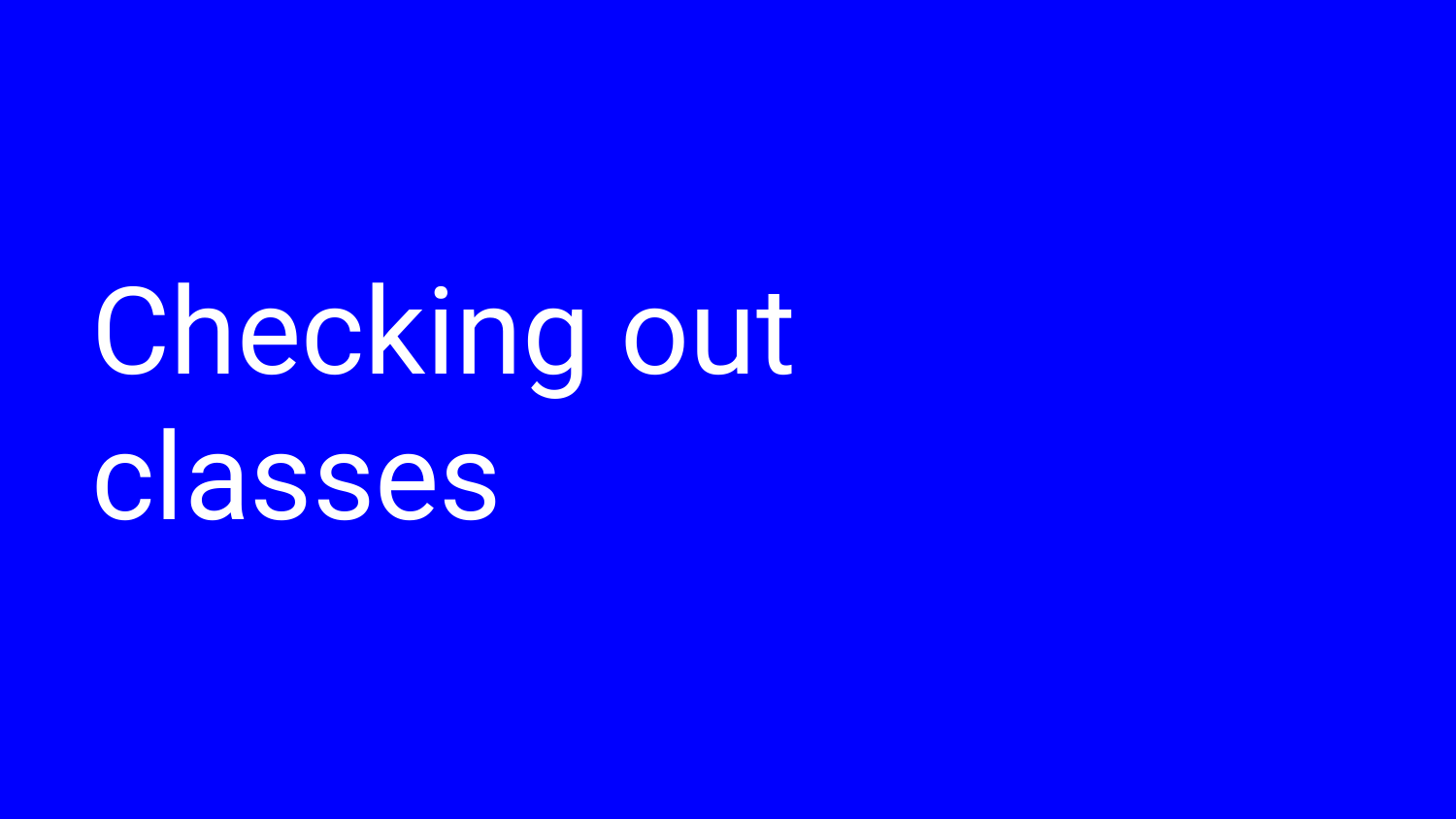Course Catalog available on **April 19th, 2021**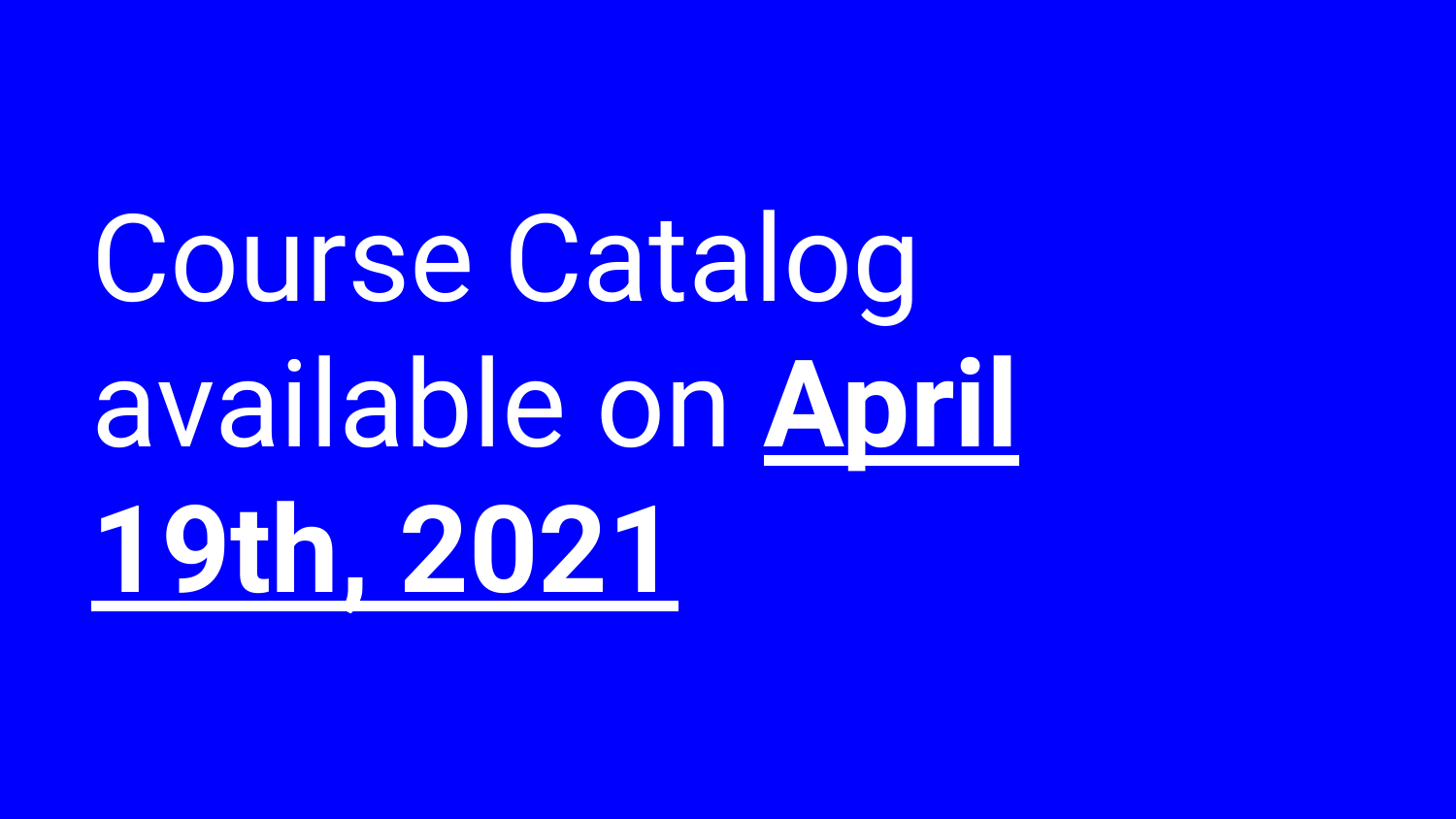## Go to [www.kellogg.edu](http://www.kellogg.edu) . Then click on "Class Schedules"

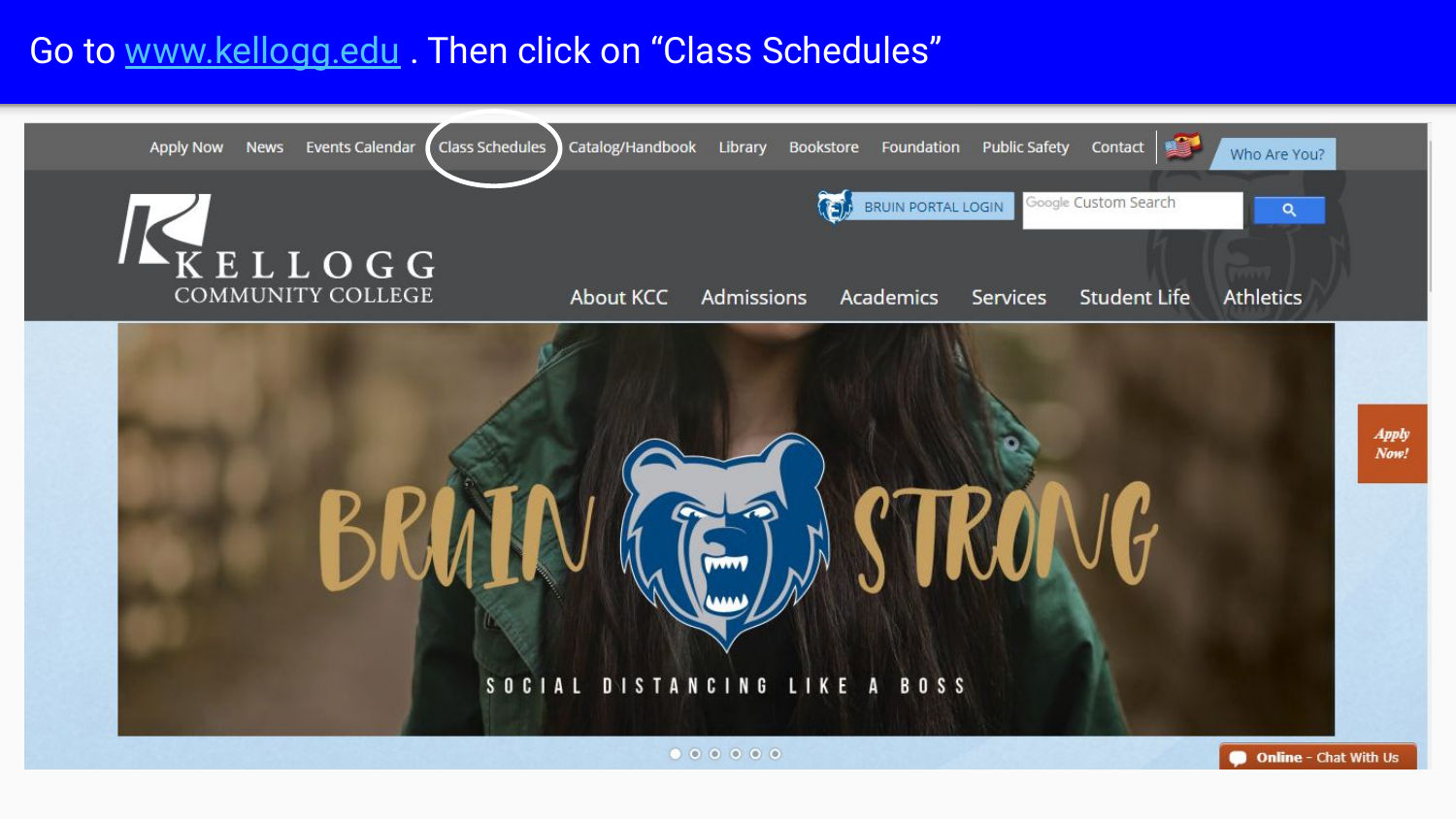# You can click on a course subject or Advanced Search

| <b>BRUIN</b> PORTAL                                          | Guest | Sign in | <b>2</b> Help |
|--------------------------------------------------------------|-------|---------|---------------|
| Search for Courses and Course Sections<br>Search for courses |       |         |               |
| Advanced Search<br>Subject Search                            |       |         |               |
| Search for a course subject:<br>Type a subject               |       |         |               |
| <b>Accounting</b>                                            |       |         |               |
| <b>Agricultural Science</b>                                  |       |         |               |
| Allied Health Professional                                   |       |         |               |
| Animation                                                    |       |         |               |
| Anthropology.                                                |       |         |               |
| Art                                                          |       |         |               |
| <b>Astronomy</b>                                             |       |         |               |
| Aviation                                                     |       |         |               |
| Biology.                                                     |       |         |               |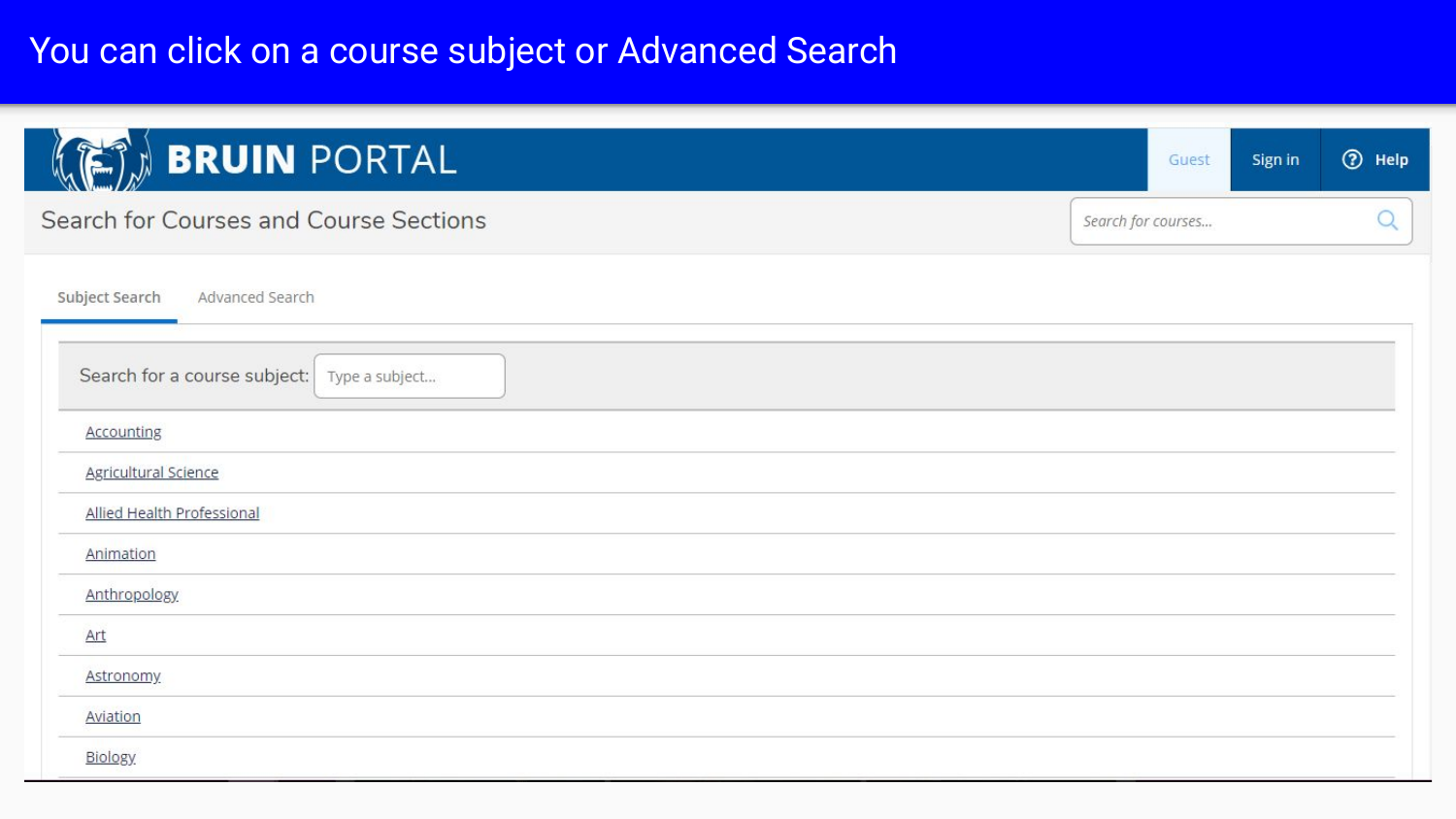## Advanced Search



- You can select the Term (Fall 2021) and click search
- You can also select the Term (Fall 2021) and select the location (Battle Creek or online)
- **● Currently the Fall 2021 course catalog is not available to view.** 
	- **○ This will be available on April 19th**
	- You can still look at classes and read their course descriptions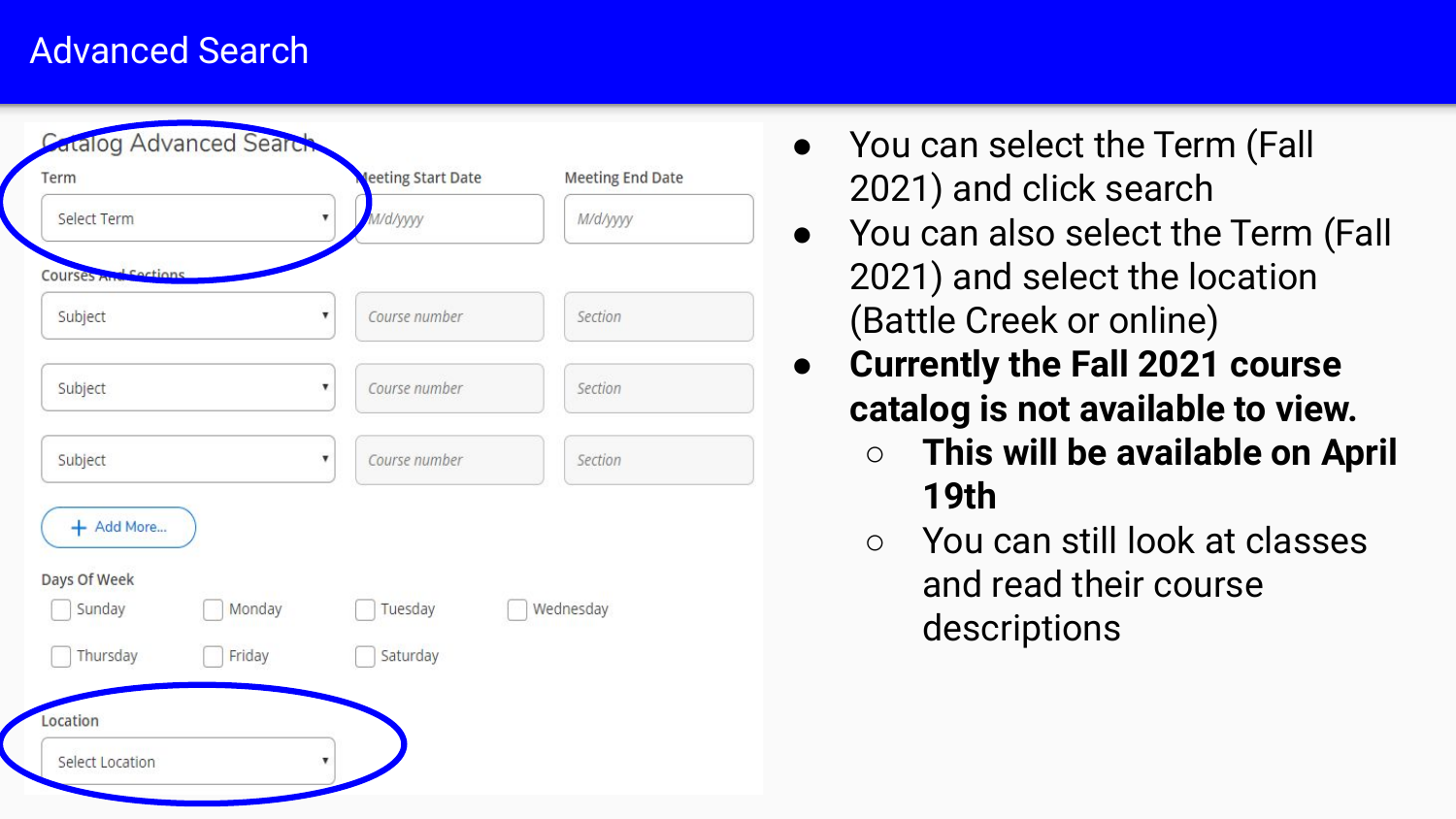# Class Example: ENGL 151- Freshman Composition

| <b>BRUIN PORTAL</b>                                                                                        |                          |                                                                                                                                                                                                                                                                                                                                                                                                                                                         |                    | Guest | Sign in | 7 Help |
|------------------------------------------------------------------------------------------------------------|--------------------------|---------------------------------------------------------------------------------------------------------------------------------------------------------------------------------------------------------------------------------------------------------------------------------------------------------------------------------------------------------------------------------------------------------------------------------------------------------|--------------------|-------|---------|--------|
| Search for Courses and Course Sections<br>< Back to Course Catalog                                         |                          |                                                                                                                                                                                                                                                                                                                                                                                                                                                         | Search for courses |       |         |        |
| <b>Filter Results</b>                                                                                      |                          | Filters Applied: $($ English $\times$                                                                                                                                                                                                                                                                                                                                                                                                                   |                    |       |         |        |
| Availability                                                                                               | $\overline{\phantom{a}}$ | <b>ENGL-151 Freshman Composition (3 Credits)</b>                                                                                                                                                                                                                                                                                                                                                                                                        |                    |       |         |        |
| Open and Waitlisted Sections<br>Open Sections Only                                                         |                          | Writing expository prose with emphasis on the thesis sentence, idea development, unity, continuity, coherence, patterns of exposition, and<br>educated usage. Lab fee.<br><b>Requisites:</b>                                                                                                                                                                                                                                                            |                    |       |         |        |
| <b>Subjects</b>                                                                                            | $\wedge$                 | (1) ACCUPLACER reading score of 60, or at least a grade of C in TSRE-55, or NEXT GENERATION ACCUPLACER reading score of 244 or higher. (OR)<br>(2) Accuplacer Listening score of at least 106, and Accuplacer Language score of at least 106, and Nxt Gen Accuplacer Esl Reading score of at least<br>106 (OR) (3) Take ELL-93 ELL-94 and ELL-95 with at least a grade of C or P. - If you are currently registered, or if you previously completed the |                    |       |         |        |
| $\triangledown$ English (6)                                                                                |                          | requirement, the system will allow registration. Test Scores older than 5-years are invalid for meeting course requirements.<br>(1) ACCUPLACER sentence skills score of at least 75, or Nxt Gen Writing score of at least 250, or TSEN-95 with at least a grade of C (OR) (2)                                                                                                                                                                           |                    |       |         |        |
| Locations                                                                                                  | $\sim$                   | Accuplacer Listening score of at least 106, and Accuplacer Language score of at least 106, and Nxt Gen Accuplacer Esl Reading score of at least<br>106 (OR) (3) Take ELL-93 ELL-94 and ELL-95 with at least a grade of C or P. - If you are currently registered, or if you previously completed the<br>requirement, the system will allow registration. Test Scores older than 5-years are invalid for meeting course requirements.                    |                    |       |         |        |
| Battle Creek Area (3)<br>Coldwater Area (2)<br>Hastings Area (2)<br>Online (2)<br>Albion-Marshall Area (1) |                          | Offered:<br>All Sessions, Every Year<br><b>View Available Sections for ENGL-151</b>                                                                                                                                                                                                                                                                                                                                                                     |                    |       |         |        |
| Chau All Tarme                                                                                             |                          |                                                                                                                                                                                                                                                                                                                                                                                                                                                         |                    |       |         |        |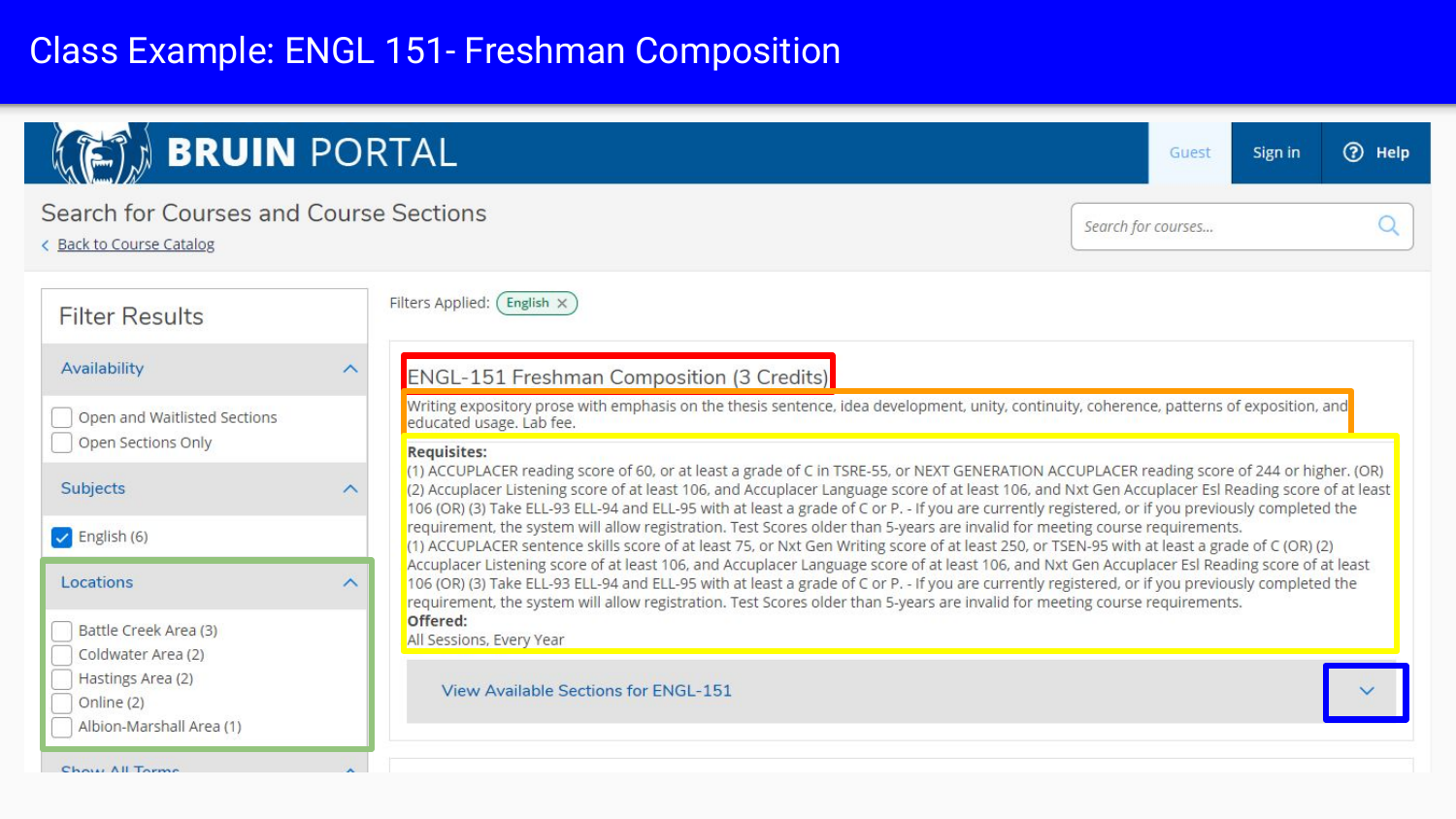# Class Example: ENGL 151- Freshman Composition (continued)

|                                                                            | <b>View Available Sections for ENGL-151</b>                                                                         |                                                                            |             |  |
|----------------------------------------------------------------------------|---------------------------------------------------------------------------------------------------------------------|----------------------------------------------------------------------------|-------------|--|
| Spring Semester 2020                                                       |                                                                                                                     |                                                                            |             |  |
| Freshman Composition                                                       | ENGL-151-01 (Freshman Composition ) (+\$)                                                                           |                                                                            |             |  |
| Seats Available                                                            | Times                                                                                                               | Locations                                                                  | Instructors |  |
| 2 of 24 Total                                                              | M/W 8:30 AM - 9:50 AM<br>1/13/2020 - 5/4/2020<br>Last Date to Drop: 1/31/2020<br>Last Date to Withdraw: 5/4/2020    | Battle Creek Area, Ohm<br>Information Technology Ctr 203<br><b>LECTURE</b> | Johnson, D  |  |
| Freshman Composition<br>Runs from 1/14/2020 - 4/30/2020<br>Seats Available | ENGL-151-02 (Freshman Composition )<br>Times                                                                        | Locations                                                                  | Instructors |  |
| 14 of 24 Total                                                             | T/Th 8:30 AM - 9:50 AM<br>1/14/2020 - 4/30/2020<br>Last Date to Drop: 1/31/2020<br>Last Date to Withdraw: 4/30/2020 | Battle Creek Area, Ohm<br>Information Technology Ctr 103<br><b>LECTURE</b> | Webster, T  |  |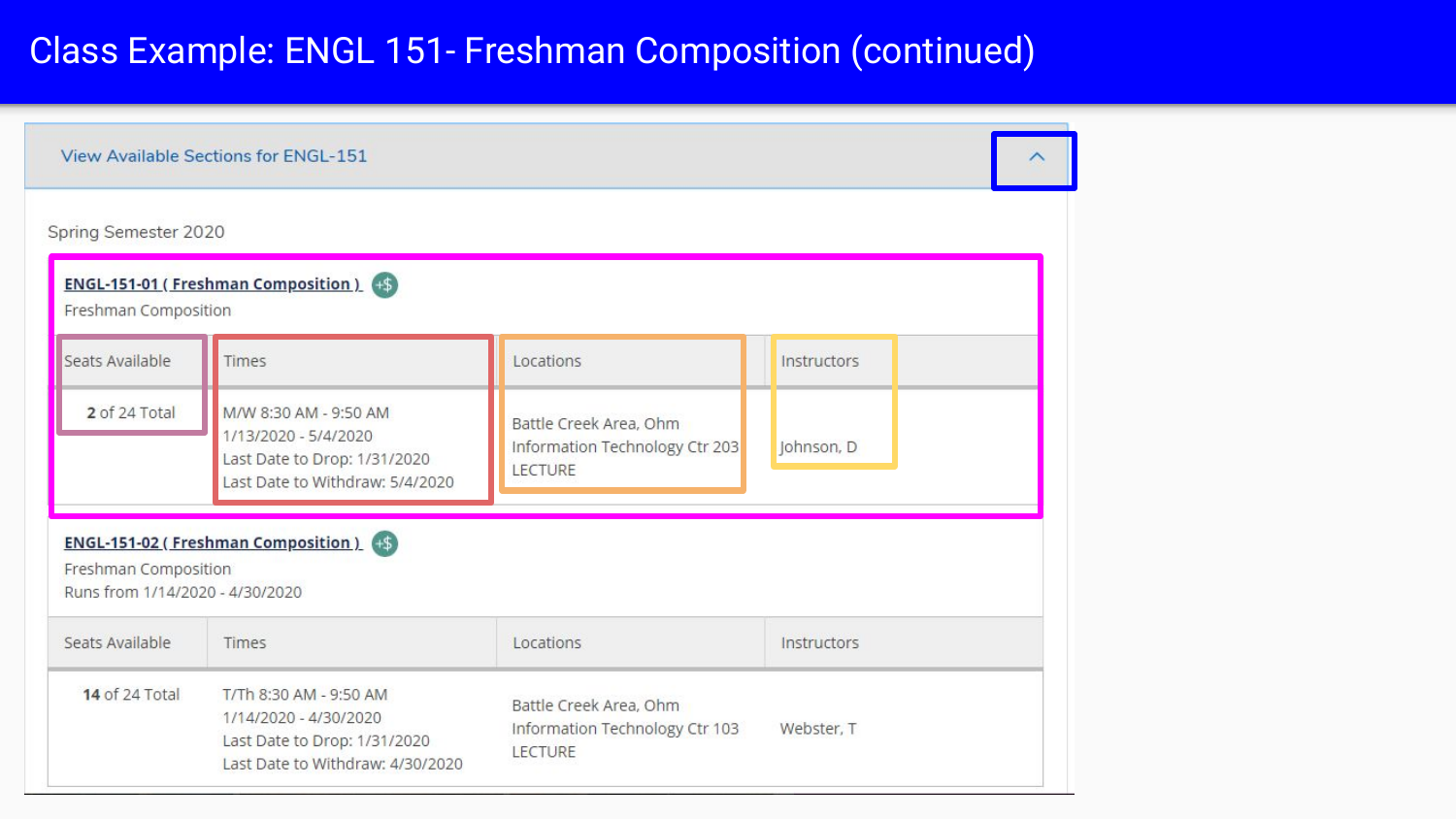### KCCS-C100 Online Learner Orientation

#### KCCS-C100 Online Learner Orientation (0.2 CEUs)

The Online Student Orientation is designed to address all students registering for an online course, specifically students who are unprepared for<br>the online course environment. The goal of the orientation is to increase th

| Requisites:<br><b>None</b><br>Offered:<br>All Sessions, Every Year |                                                                      |                            |                         |          |
|--------------------------------------------------------------------|----------------------------------------------------------------------|----------------------------|-------------------------|----------|
|                                                                    | View Available Sections for KCCS-C100                                |                            |                         | $\wedge$ |
| Summer Semester 2020                                               |                                                                      |                            |                         |          |
| Online Learner Orientation<br>Runs from 4/13/2020 - 5/6/2020       | KCCS-C100-90 (Online Learner Orientation)                            |                            |                         |          |
| Seats Available                                                    | <b>Times</b>                                                         | Locations                  | Instructors             |          |
| <b>798 of 999 Total</b>                                            | 4/13/2020 - 5/6/2020<br>Last Date to Drop:<br>Last Date to Withdraw: | Online<br>Lecture - Online | Houldsworth, J, Reed, J |          |